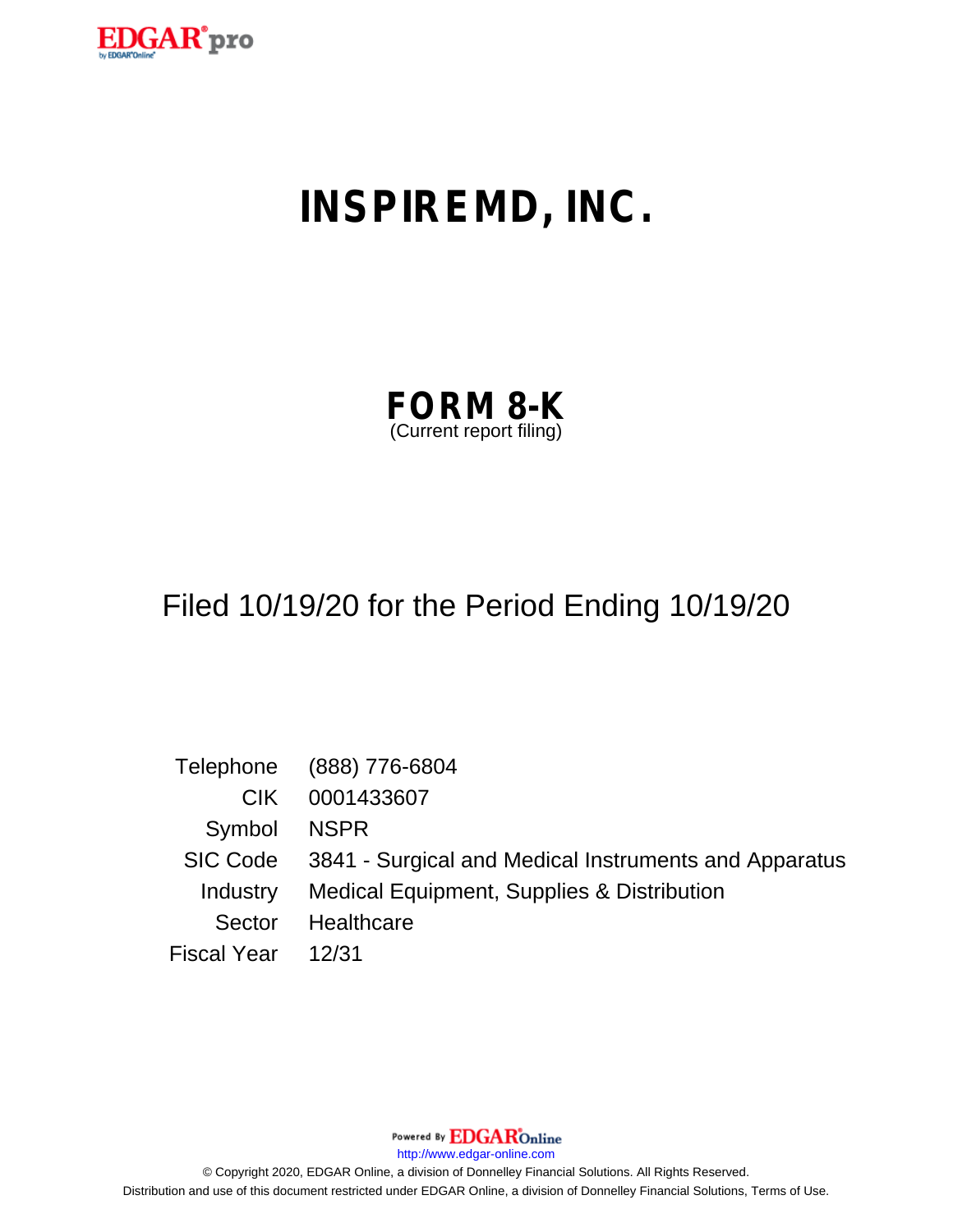## **UNITED STATES SECURITIES AND EXCHANGE COMMISSION**

**Washington, D.C. 20549**

#### **FORM 8-K**

#### **CURRENT REPORT**

**Pursuant to Section 13 or 15(d) of the Securities Exchange Act of 1934**

**Date of Report (Date of earliest event reported):** October 19, 2020

## **InspireMD, Inc.**

(Exact name of registrant as specified in its charter)

**Delaware 001-35731 26-2123838**

(State or other jurisdiction of incorporation)

File Number)

(Commission (IRS Employer Identification No.)

**4 Menorat Hamaor St. Tel Aviv, Israel 6744832**

(Address of principal executive offices) (Zip Code)

**(888) 776-6804**

(Registrant's telephone number, including area code)

**N/A**

(Former Name or former address, if changed since last report)

Check the appropriate box below if the Form 8-K filing is intended to simultaneously satisfy the filing obligation of the registrant under any of the following provisions:

[ ] Written communications pursuant to Rule 425 under the Securities Act (17 CFR 230.425)

[ ] Soliciting material pursuant to Rule 14a-12 under the Exchange Act (17 CFR 240.14a-12)

[ ] Pre-commencement communications pursuant to Rule 14d-2(b) under the Exchange Act (17 CFR 240.14d-2(b))

[ ] Pre-commencement communications pursuant to Rule 13e-4(c) under the Exchange Act (17 CFR 240.13e-4(c))

Securities registered pursuant to Section 12(b) of the Act:

|                                                              |                          | Name of exchange on |
|--------------------------------------------------------------|--------------------------|---------------------|
| Title of each class                                          | <b>Trading Symbol(s)</b> | which registered    |
| Common Stock, par value \$0.0001 per share                   | NSPR                     | NYSE American       |
| Warrants, exercisable for one share of Common Stock          | NSPR.WS                  | NYSE American       |
| Series B Warrants, exercisable for one share of Common Stock | NSPR.WSB                 | NYSE American       |
|                                                              |                          |                     |

Indicate by check mark whether the registrant is an emerging growth company as defined in Rule 405 of the Securities Act of 1933 (§230.405 of this chapter) or Rule 12b-2 of the Securities Exchange Act of 1934 (§240.12b-2 of this chapter).

Emerging growth company [ ]

If an emerging growth company, indicate by check mark if the registrant has elected not to use the extended transition period for complying with any new or revised financial accounting standards provided pursuant to Section 13(a) of the Exchange Act. [ ]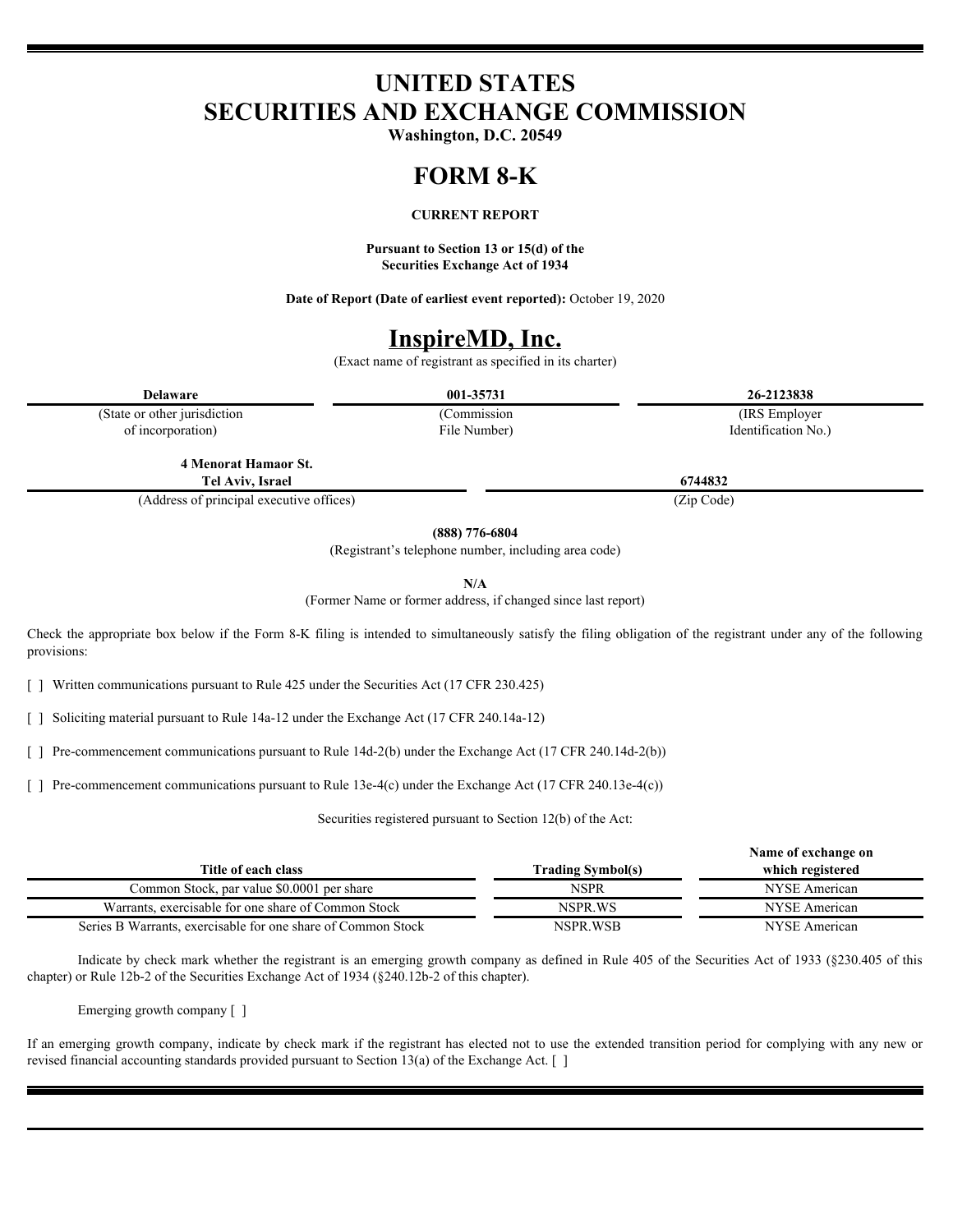#### **Item 3.02 Unregistered Sale of Equity Securities**

On October 16, 2020, InspireMD, Inc. (the "Company") consummated a private placement of its securities under a securities purchase agreement (the "Purchase Agreement") with Dr. Gary S. Roubin pursuant to which the Company issued and sold to Dr. Roubin 222,223 units ("Units"), at a purchase price of US\$0.45 per Unit, and for an aggregate purchase price of US\$100,000. Each Unit consists of: (i) one share of the Company's common stock par value US\$0.0001 per share (the "Common Stock") and (ii) one warrant to purchase one share of Common Stock with an exercise price of US\$0.495 (the "Warrant") such that, in total, the Company issued and sold to Dr. Roubin 222,223 shares of Common Stock and a Warrant to purchase 222,223 shares of Common Stock. These securities were issued in reliance upon the exemption from the registration requirements set forth in Section 4(a)(2)of the Securities Act of 1933, as amended.